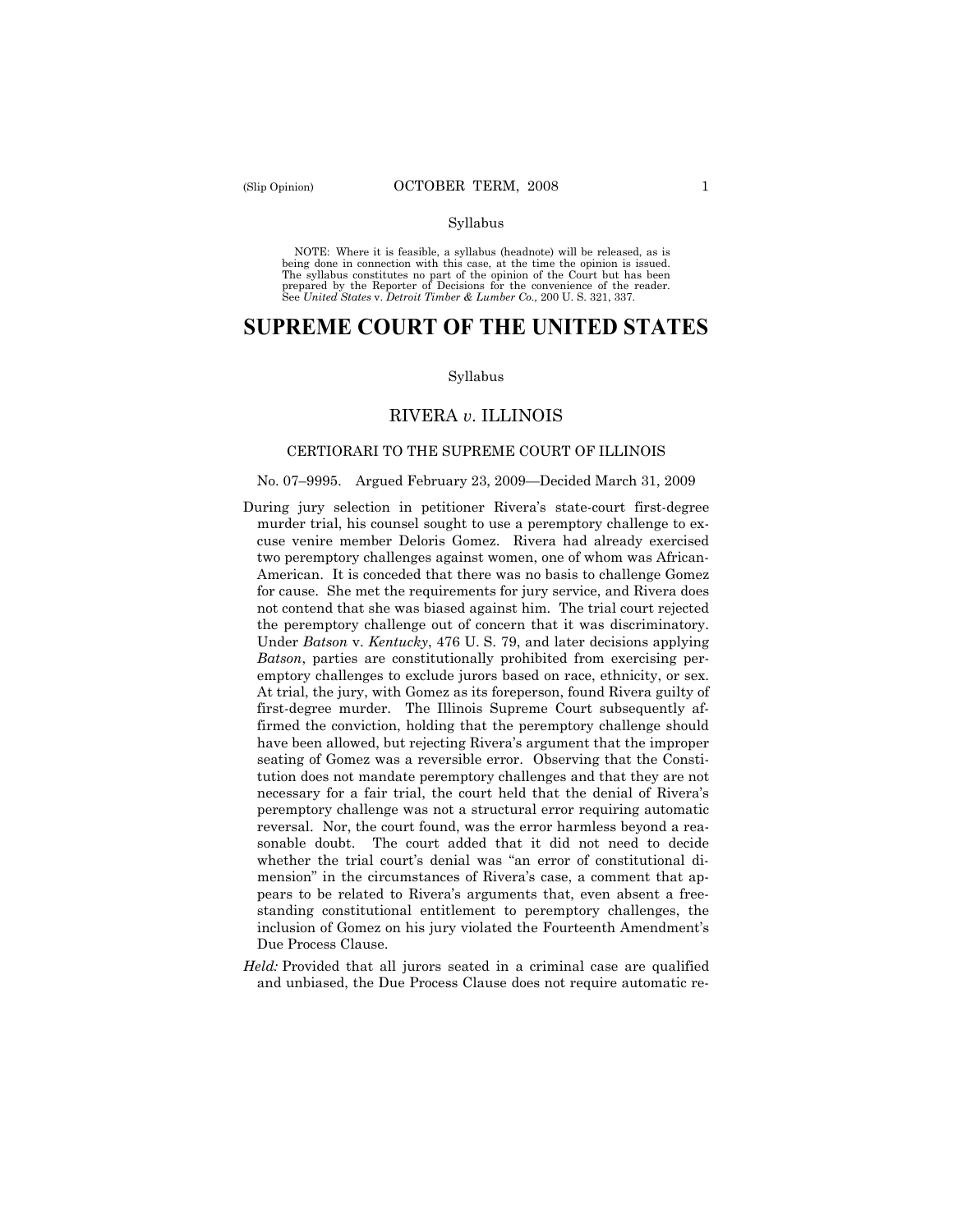#### Syllabus

versal of a conviction because of the trial court's good-faith error in denying the defendant's peremptory challenge to a juror. Pp. 6–12.

(a) Rivera maintains that due process requires reversal whenever a criminal defendant's peremptory challenge is erroneously denied. He asserts that a trial court that fails to dismiss a lawfully challenged juror commits structural error because the jury becomes an illegally constituted tribunal, whose verdict is *per se* invalid; that this is true even if the Constitution does not mandate peremptory challenges, since criminal defendants have a constitutionally protected liberty interest in their state-provided peremptory challenge rights; that the issue is not amenable to harmless-error analysis, as it is impossible to ascertain how a properly constituted jury would have decided his case; and that automatic reversal therefore must be the rule as a matter of federal law. Rivera's arguments do not withstand scrutiny. If a defendant is tried before a qualified jury composed of individuals not challengeable for cause, the loss of a peremptory challenge due to a state court's good-faith error is not a matter of federal constitutional concern. Rather, it is a matter for the State to address under its own laws. There is no freestanding constitutional right to peremptory challenges. See, *e.g.*, *United States* v. *Martinez-Salazar*, 528 U.S. 304, 311. They are "a creature of statute," *Ross* v. *Oklahoma*, 487 U. S. 81, 89, which a State may decline to offer at all, *Georgia* v. *McCollum*, 505 U. S. 42, 57. Thus, the mistaken denial of a stateprovided peremptory challenge does not, without more, violate the Federal Constitution. See, *e.g., Engle* v. *Isaac*, 456 U. S. 107, 121, n. 21. The Due Process Clause safeguards not the meticulous observance of state procedural prescriptions, but "the fundamental elements of fairness in a criminal trial." *Spencer* v. *Texas*, 385 U. S. 554, 563–564. Pp. 6–8.

(b) The trial judge's refusal to excuse Gomez did not deprive Rivera of his constitutional right to a fair trial before an impartial jury. *Ross* is instructive. There, a criminal defendant used a peremptory challenge to rectify an Oklahoma trial court's erroneous denial of a for-cause challenge, leaving him with one fewer peremptory challenge to use at his discretion. Even though the trial court's error might "have resulted in a jury panel different from that which would otherwise have decided [Ross's] case," 487 U. S., at 87, because no member of the jury as finally composed was removable for cause, there was no violation of his Sixth Amendment right to an impartial jury or his Fourteenth Amendment right to due process, *id*., at 86–91. This Court reached the same conclusion with regard to a federal-court trial in *Martinez-Salazar,* 528 U. S., at 316. Rivera's efforts to distinguish *Ross* and *Martinez-Salazar* are unavailing. First, although in contrast to Rivera, the *Ross* and *Martinez-Salazar* defendants did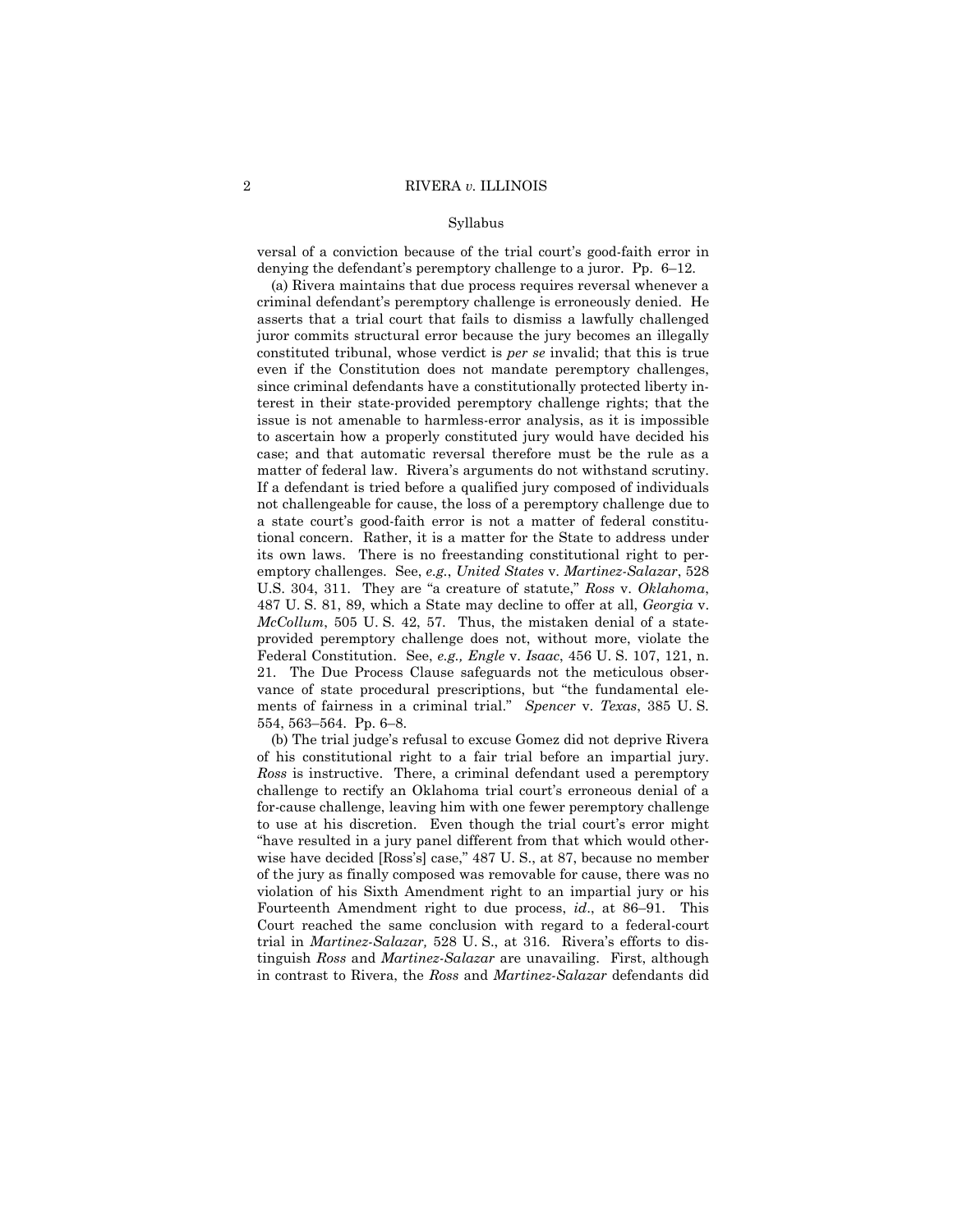#### Syllabus

not challenge any of the jurors who were in fact seated, neither Gomez nor any other member of Rivera's jury was removable for cause. Thus, like the *Ross* and *Martinez-Salazar* juries, Rivera's jury was impartial for Sixth Amendment purposes. Rivera suggests that due process concerns persist because Gomez knew he did not want her on the panel, but this Court rejects the notion that a juror is constitutionally disqualified whenever she is aware of a challenge. Second, it is not constitutionally significant that, in contrast to *Ross* and *Martinez-Salazar,* the seating of Gomez over Rivera's peremptory challenge was at odds with state law. Errors of state law do not automatically become violations of due process. As in *Ross* and *Martinez-Salazar*, there is no suggestion here that the trial judge repeatedly or deliberately misapplied the law or acted in an arbitrary or irrational manner. Rather, his conduct reflected a good-faith effort to enforce *Batson*'s antidiscrimination requirements. To hold that a one-time, good-faith misapplication of *Batson* violates due process would likely discourage trial courts and prosecutors from policing a defendant's discriminatory use of peremptory challenges. The Fourteenth Amendment does not compel such a tradeoff. Pp. 8–10.

(c) Rivera errs in insisting that, even without a constitutional violation, the deprivation of a state-provided peremptory challenge requires reversal as a matter of federal law. He relies on a suggestion in *Swain* v. *Alabama*, 380 U. S. 202, 219, that "[t]he denial or impairment of the right [to exercise peremptory challenges] is reversible error without a showing of prejudice." This statement was disavowed in *Martinez-Salazar*, see 528 U. S., at 317, n. 4. Typically, an error is designated as "structural," therefore "requir[ing] automatic reversal," only when "the error 'necessarily render[s] a criminal trial fundamentally unfair or an unreliable vehicle for determining guilt or innocence.' " *Washington* v. *Recuenco*, 548 U. S. 212, 218–219. The mistaken denial of a state-provided peremptory challenge does not, in the circumstances here, constitute such an error. The automatic reversal precedents Rivera cites are inapposite. One set of cases involves *constitutional* errors concerning the qualification of the jury or judge. See, *e.g., Batson*, 476 U. S., at 86, 87. A second set of cases involves circumstances in which federal judges or tribunals lacked statutory authority to adjudicate the controversy, resulting in a judgment invalid as a matter of federal law. See*, e.g.*, *Nguyen* v. *United States*, 539 U. S. 69. Nothing in those decisions suggests that federal law renders state-court judgments void whenever there is a state-law defect in a tribunal's composition. Absent a federal constitutional violation, States are free to decide, as a matter of state law, that a trial court's mistaken denial of a peremptory challenge is reversible error *per se* or, as the Illinois Supreme Court implicitly held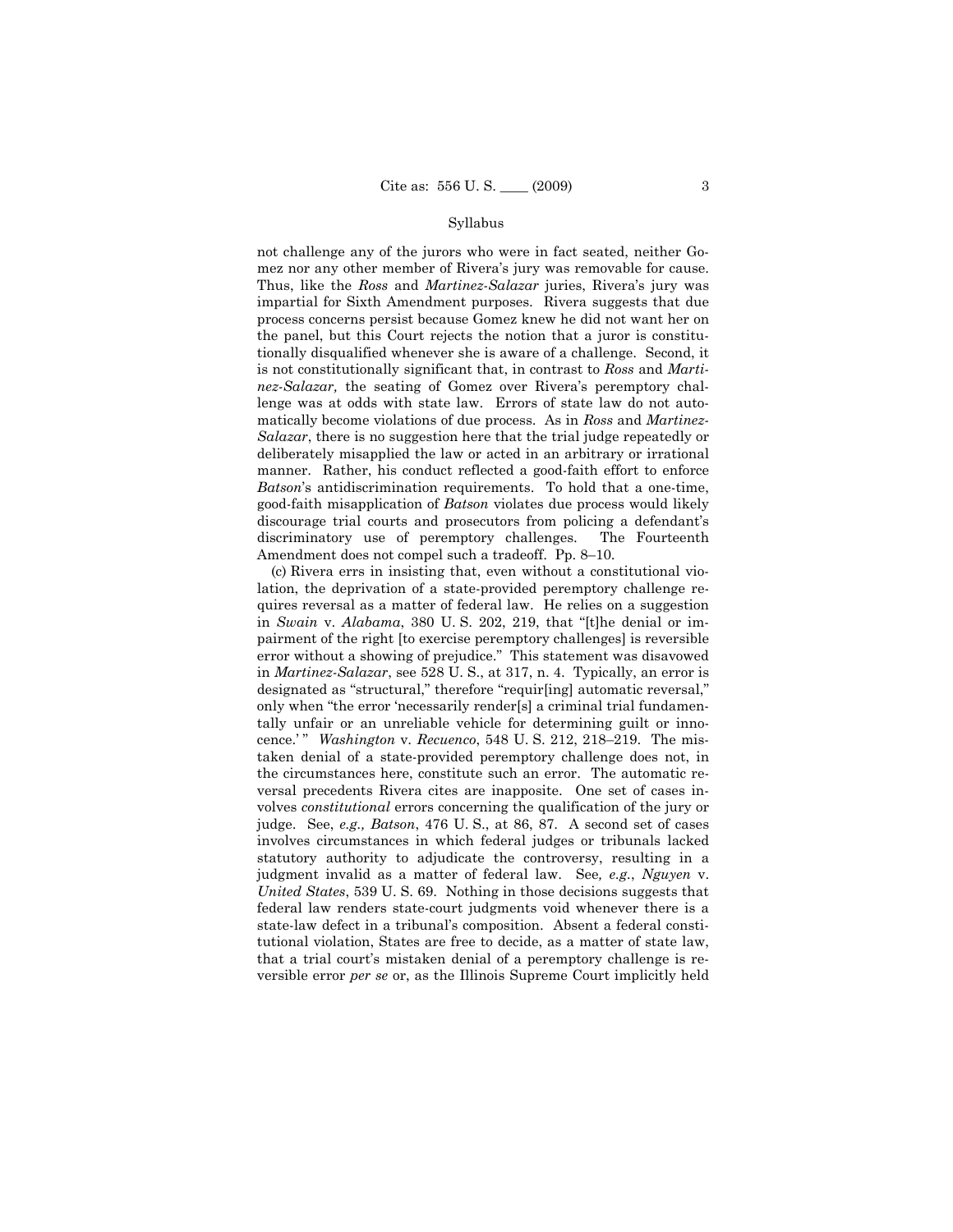# Syllabus

here, that the improper seating of a competent and unbiased juror could rank as a harmless error under state law. Pp. 10–12. 227 Ill. 2d 1, 879 N. E. 2d 876, affirmed.

GINSBURG, J., delivered the opinion for a unanimous Court.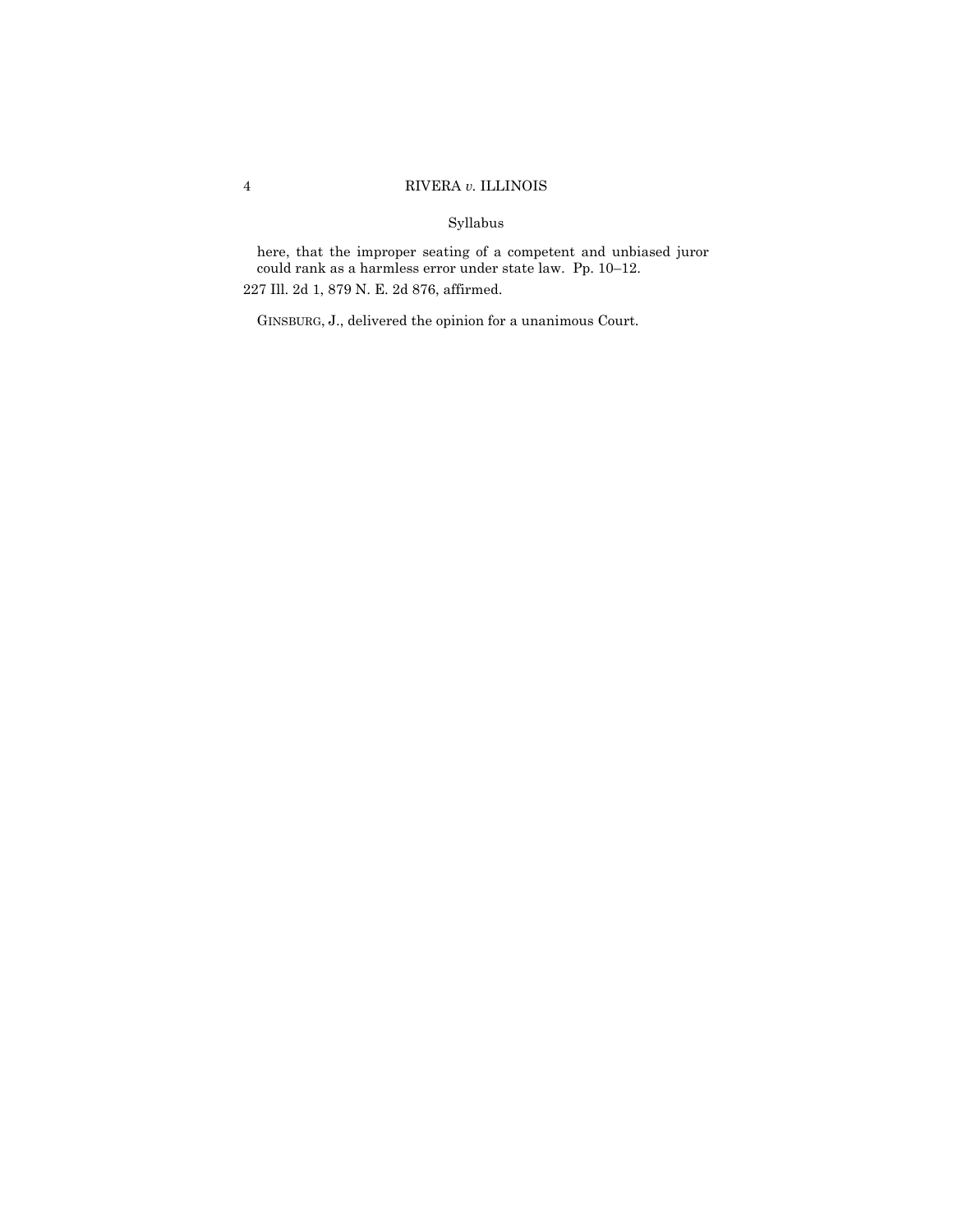NOTICE: This opinion is subject to formal revision before publication in the preliminary print of the United States Reports. Readers are requested to notify the Reporter of Decisions, Supreme Court of the United States, Washington, D. C. 20543, of any typographical or other formal errors, in order that corrections may be made before the preliminary print goes to press.

### $\frac{1}{2}$  ,  $\frac{1}{2}$  ,  $\frac{1}{2}$  ,  $\frac{1}{2}$  ,  $\frac{1}{2}$  ,  $\frac{1}{2}$  ,  $\frac{1}{2}$ **SUPREME COURT OF THE UNITED STATES**

#### $\frac{1}{2}$  ,  $\frac{1}{2}$  ,  $\frac{1}{2}$  ,  $\frac{1}{2}$  ,  $\frac{1}{2}$  ,  $\frac{1}{2}$ No. 07–9995

### MICHAEL RIVERA, PETITIONER *v.* ILLINOIS

# ON WRIT OF CERTIORARI TO THE SUPREME COURT OF ILLINOIS

#### [March 31, 2009]

### JUSTICE GINSBURG delivered the opinion of the Court.

This case concerns the consequences of a state trial court's erroneous denial of a defendant's peremptory challenge to the seating of a juror in a criminal case. If all seated jurors are qualified and unbiased, does the Due Process Clause of the Fourteenth Amendment nonetheless require automatic reversal of the defendant's conviction?

Following a jury trial in an Illinois state court, defendant-petitioner Michael Rivera was convicted of firstdegree murder and sentenced to a prison term of 85 years. On appeal, Rivera challenged the trial court's rejection of his peremptory challenge to venire member Deloris Gomez. Gomez sat on Rivera's jury and indeed served as the jury's foreperson. It is conceded that there was no basis to challenge Gomez for cause. She met the requirements for jury service, and Rivera does not contend that she was in fact biased against him. The Supreme Court of Illinois held that the peremptory challenge should have been allowed, but further held that the error was harmless and therefore did not warrant reversal of Rivera's conviction. We affirm the judgment of the Illinois Supreme Court.

The right to exercise peremptory challenges in state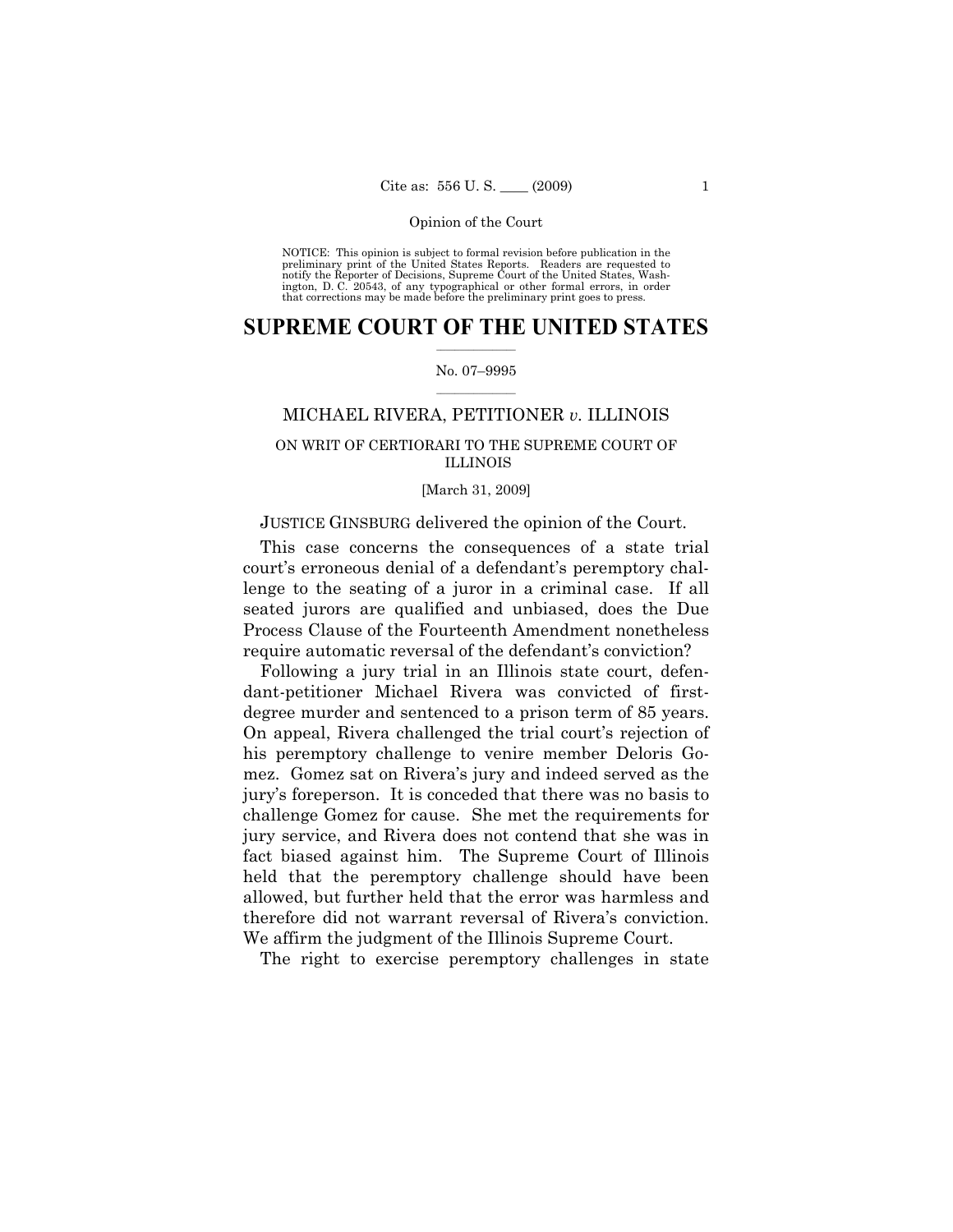#### Opinion of the Court

court is determined by state law. This Court has "long recognized" that "peremptory challenges are not of federal constitutional dimension." *United States* v. *Martinez-Salazar*, 528 U. S. 304, 311 (2000). States may withhold peremptory challenges "altogether without impairing the constitutional guarantee of an impartial jury and a fair trial." *Georgia* v. *McCollum*, 505 U. S. 42, 57 (1992). Just as state law controls the existence and exercise of peremptory challenges, so state law determines the consequences of an erroneous denial of such a challenge. Accordingly, we have no cause to disturb the Illinois Supreme Court's determination that, in the circumstances Rivera's case presents, the trial court's error did not warrant reversal of his conviction.

I

Rivera was charged with first-degree murder in the Circuit Court of Cook County, Illinois. The State alleged that Rivera, who is Hispanic, shot and killed Marcus Lee, a 16-year-old African-American, after mistaking Lee for a member of a rival gang.

During jury selection, Rivera's counsel questioned prospective juror Deloris Gomez, a business office supervisor at Cook County Hospital's outpatient orthopedic clinic. App. 32–33. Gomez stated that she sometimes interacted with patients during the check-in process and acknowledged that Cook County Hospital treats many gunshot victims. She maintained, however, that her work experience would not affect her ability to be impartial. After questioning Gomez, Rivera's counsel sought to use a peremptory challenge to excuse her. *Id.*, at 33. At that point in the jury's selection, Rivera had already used three peremptory challenges. Two of the three were exercised against women; one of the two women thus eliminated was African-American. Illinois law affords each side seven peremptory challenges. See Ill. Sup. Ct. Rule 434(d) (West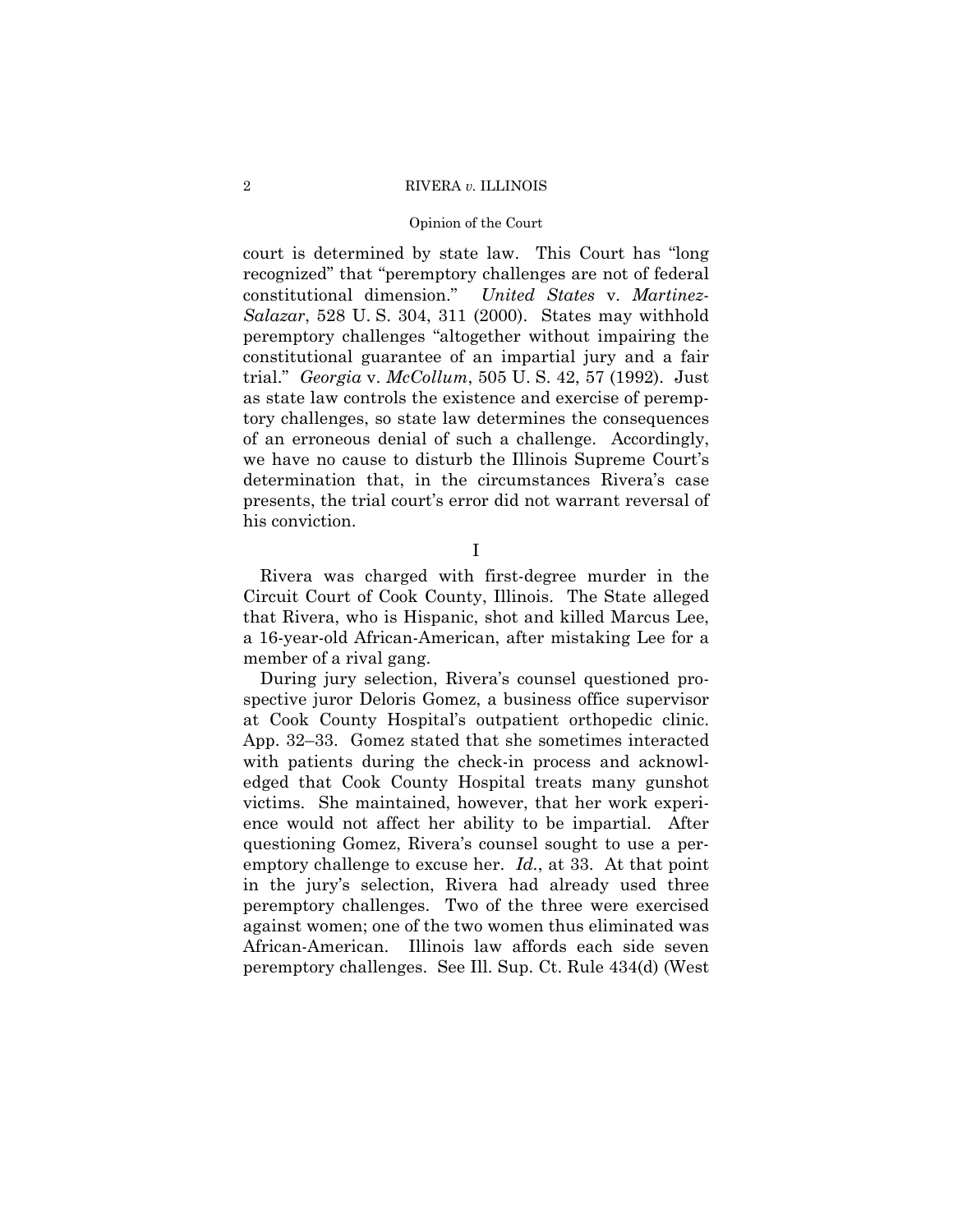# 2006).

Rather than dismissing Gomez, the trial judge called counsel to chambers, where he expressed concern that the defense was discriminating against Gomez. App. 34–36. Under *Batson* v. *Kentucky*, 476 U. S. 79 (1986), and later decisions building upon *Batson*, parties are constitutionally prohibited from exercising peremptory challenges to exclude jurors on the basis of race, ethnicity, or sex. Without specifying the type of discrimination he suspected or the reasons for his concern, the judge directed Rivera's counsel to state his reasons for excusing Gomez. Counsel responded, first, that Gomez saw victims of violent crime on a daily basis. Counsel next added that he was "pulled in two different ways" because Gomez had "some kind of Hispanic connection given her name." App. 34. At that point, the judge interjected that Gomez "appears to be an African American"—the second "African American female" the defense had struck. *Id*., at 34–35. Dissatisfied with counsel's proffered reasons, the judge denied the challenge to Gomez, but agreed to allow counsel to question Gomez further.

After asking Gomez additional questions about her work at the hospital, Rivera's counsel renewed his challenge. Counsel observed, outside the jury's presence, that most of the jurors already seated were women. Counsel said he hoped to "get some impact from possibly other men in the case." *Id.,* at 39. The court reaffirmed its earlier ruling, and Gomez was seated on the jury.

Rivera's case proceeded to trial. The jury, with Gomez as its foreperson, found Rivera guilty of first-degree murder. A divided panel of the Appellate Court of Illinois rejected Rivera's challenge to the trial judge's *Batson*  ruling and affirmed his conviction. 348 Ill. App. 3d 168, 810 N. E. 2d 129 (2004).

The Supreme Court of Illinois accepted Rivera's petition for leave to appeal and remanded for further proceedings.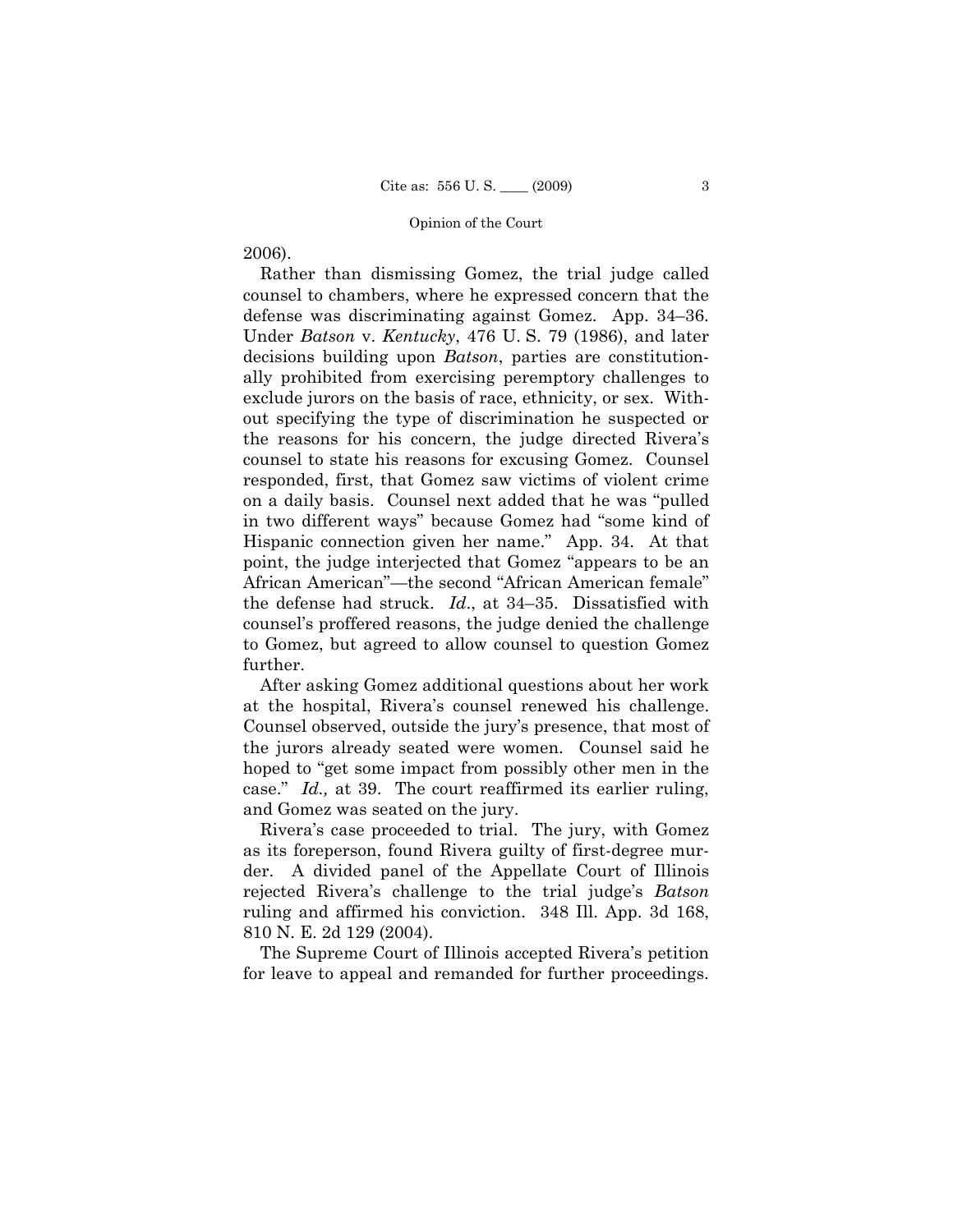#### Opinion of the Court

221 Ill. 2d 481, 852 N. E. 2d 771 (2006). A trial judge, the court held, may raise a *Batson* issue *sua sponte* only when there is a prima facie case of discrimination. Concluding that the record was insufficient to evaluate the existence of a prima facie case, the court instructed the trial judge to articulate the bases for his *Batson* ruling and, in particular, to clarify whether the alleged discrimination was on the basis of race, sex, or both. 221 Ill. 2d, at 515–516, 852 N. E. 2d, at 791.

On remand, the trial judge stated that prima facie evidence of sex discrimination—namely, counsel's two prior challenges to women and "the nature of [counsel's] questions"—had prompted him to raise the *Batson* issue. App. 136. Counsel's stated reasons for challenging Gomez, the judge reported, convinced him that that "there had been a purposeful discrimination against Mrs. Gomez because of her gender." *Id.,* at 137.

The case then returned to the Illinois Supreme Court. Although that court disagreed with the trial judge's assessment, it affirmed Rivera's conviction. 227 Ill. 2d 1, 879 N. E. 2d 876 (2007). The Illinois High Court concluded "that the record fails to support a *prima facie* case of discrimination *of any kind*." *Id*., at 15, 879 N. E. 2d, at 884. Accordingly, the court determined, the trial judge erred, first in demanding an explanation from Rivera's counsel, and next, in denying Rivera's peremptory challenge of Gomez. *Ibid*.

Even so, the Illinois Supreme Court rejected Rivera's ultimate argument that the improper seating of Gomez ranked as "reversible error without a showing of prejudice." *Id*., at 16, 879 N. E. 2d, at 885 (quoting *Swain* v. *Alabama*, 380 U. S. 202, 219 (1965)). Citing this Court's guiding decisions, the Illinois court observed that "the Constitution does not confer a right to peremptory challenges." 227 Ill. 2d, at 17, 879 N. E. 2d, at 885 (quoting *Batson*, 476 U.S., at 91). Although "peremptory chal-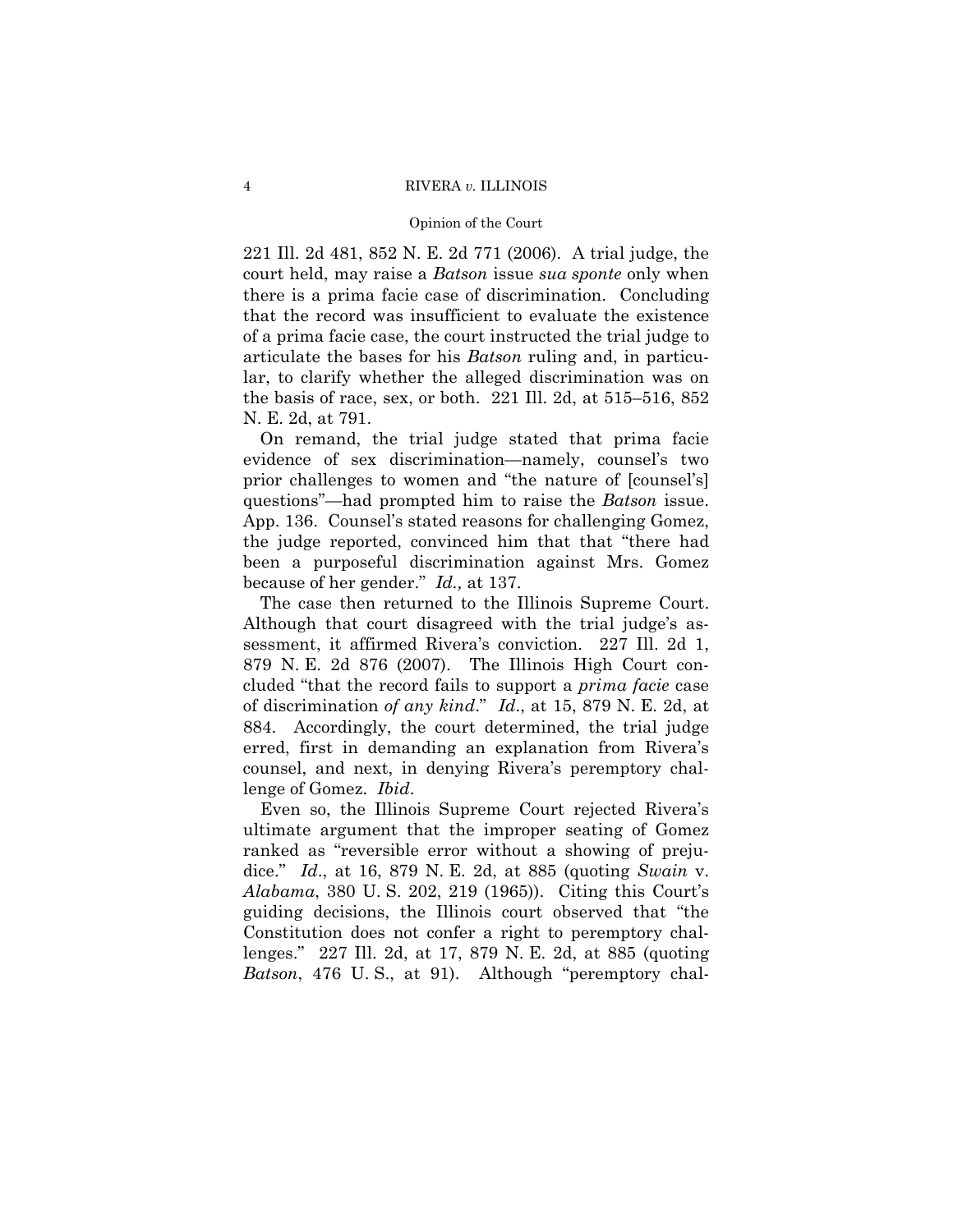lenges are '*one* means of assuring the selection of a qualified and unbiased jury,'" the court explained, they are not "indispensable to a fair trial." 227 Ill. 2d, at 16, 879 N. E. 2d, at 885 (quoting *Batson*, 476 U. S., at 91).

Accordingly, the court held, the denial of Rivera's peremptory challenge did not qualify as a structural error requiring automatic reversal. See 227 Ill. 2d, at 19–20, 879 N. E. 2d, at 887 (citing *Washington* v. *Recuenco*, 548 U. S. 212, 218–219 (2006)). The court saw no indication that Rivera had been "tried before a biased jury, or even *one* biased juror." 227 Ill. 2d, at 20, 879 N. E. 2d, at 887. In that regard, the court stressed, Rivera did "not suggest that Gomez was subject to excusal for cause." *Ibid*.

Relying on both federal and state precedents, the court proceeded to consider whether it was "clear beyond a reasonable doubt that a rational jury would have found [Rivera] guilty absent the error." *Id.,* at 21, 879 N. E. 2d, at 887 (quoting *Neder* v. *United States*, 527 U. S. 1, 18 (1999)). After reviewing the trial record, the court concluded that Gomez's presence on the jury did not prejudice Rivera because "any rational trier of fact would have found [Rivera] guilty of murder on the evidence adduced at trial." 227 Ill. 2d, at 26, 879 N. E. 2d, at 890.

Having held the error harmless beyond a reasonable doubt, the court added that it "need not decide whether the erroneous denial of a peremptory challenge is an error of constitutional dimension in these circumstances." *Id*., at 27, 879 N. E. 2d, at 891. This comment, it appears, related to Rivera's arguments that, even absent a freestanding constitutional entitlement to peremptory challenges, the inclusion of Gomez on his jury violated his Fourteenth Amendment right to due process of law.

We granted certiorari, 554 U.S. \_ (2008), to resolve an apparent conflict among state high courts over whether the erroneous denial of a peremptory challenge requires automatic reversal of a defendant's conviction as a matter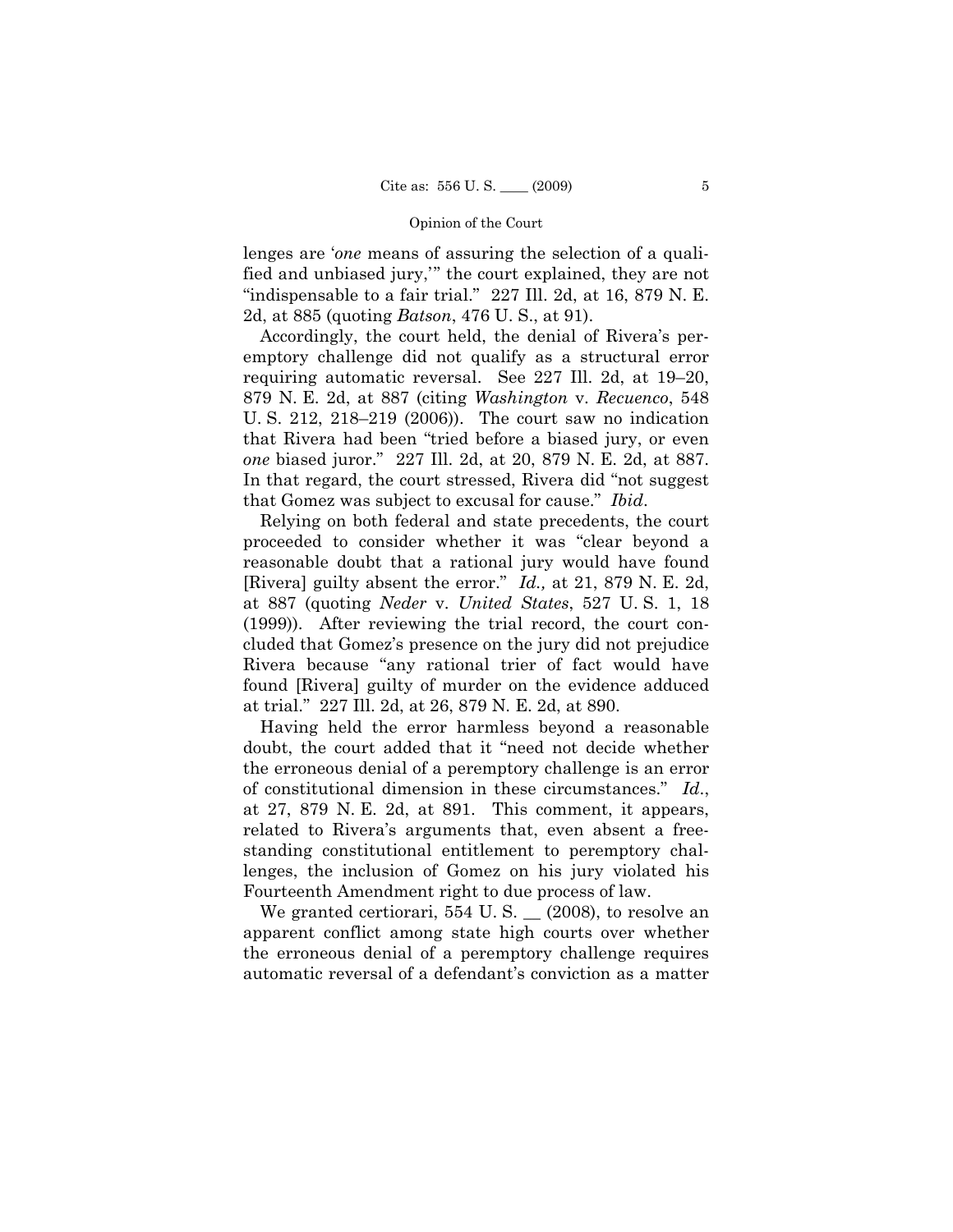#### Opinion of the Court

of federal law. Compare *Angus* v. *State*, 695 N. W. 2d 109, 118 (Minn. 2005) (applying automatic reversal rule); *State*  v. *Vreen*, 143 Wash. 2d 923, 927–932, 26 P. 3d 236, 238– 240 (2001) (same), with *People* v. *Bell*, 473 Mich. 275, 292– 299, 702 N. W. 2d 128, 138–141 (2005) (rejecting automatic reversal rule and looking to state law to determine the consequences of an erroneous denial of a peremptory challenge); 227 Ill. 2d., at 15–27, 879 N. E. 2d, at 884–891 (case below). We now affirm the judgment of the Supreme Court of Illinois.

II

The Due Process Clause of the Fourteenth Amendment, Rivera maintains, requires reversal whenever a criminal defendant's peremptory challenge is erroneously denied. Rivera recalls the ancient lineage of the peremptory challenge and observes that the challenge has long been lauded as a means to guard against latent bias and to secure "the constitutional end of an impartial jury and a fair trial." *McCollum*, 505 U.S., at 57. When a trial court fails to dismiss a lawfully challenged juror, Rivera asserts, it commits structural error: the jury becomes an illegally constituted tribunal, and any verdict it renders is *per se*  invalid. According to Rivera, this holds true even if the Constitution does not itself mandate peremptory challenges, because criminal defendants have a constitutionally protected liberty interest in their state-provided peremptory challenge rights. Cf. *Evitts* v. *Lucey*, 469 U. S. 387, 393 (1985) (although "the Constitution does not require States to grant appeals as of right to criminal defendants," States that provide such appeals "must comport with the demands of the Due Process and Equal Protection Clauses").

The improper seating of a juror, Rivera insists, is not amenable to harmless-error analysis because it is impossible to ascertain how a properly constituted jury—here, one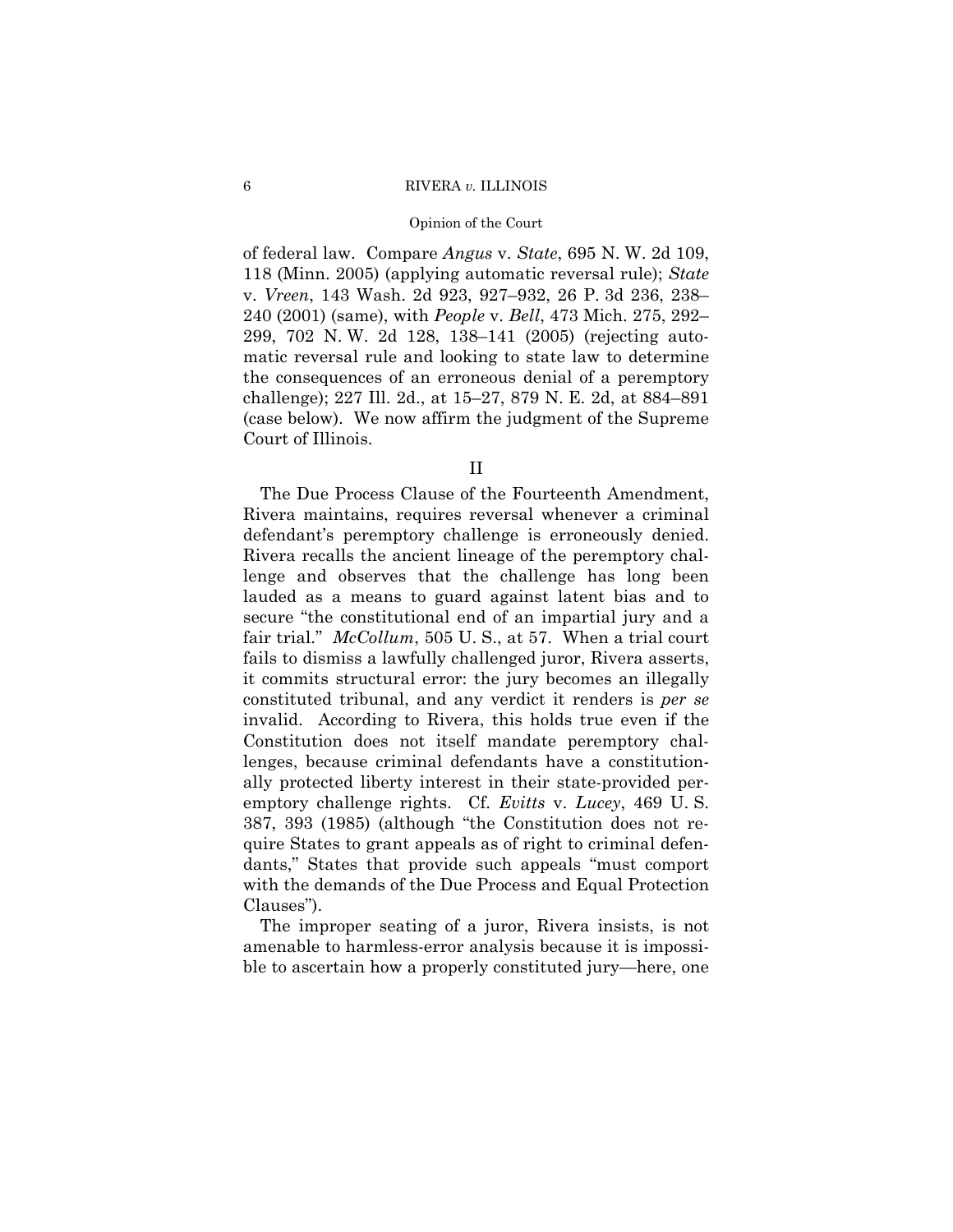without juror Gomez—would have decided his case. Thus, he urges, whatever the constitutional status of peremptory challenges, automatic reversal must be the rule as a matter of federal law.

Rivera's arguments do not withstand scrutiny. If a defendant is tried before a qualified jury composed of individuals not challengeable for cause, the loss of a peremptory challenge due to a state court's good-faith error is not a matter of federal constitutional concern. Rather, it is a matter for the State to address under its own laws.

As Rivera acknowledges, Brief for Petitioner 38, this Court has consistently held that there is no freestanding constitutional right to peremptory challenges. See, *e.g.*, *Martinez-Salazar*, 528 U. S., at 311. We have characterized peremptory challenges as "a creature of statute," *Ross*  v. *Oklahoma*, 487 U. S. 81, 89 (1988), and have made clear that a State may decline to offer them at all. *McCollum*, 505 U. S., at 57. See also *Holland* v. *Illinois*, 493 U. S. 474, 482 (1990) (dismissing the notion "that the requirement of an 'impartial jury' impliedly *compels* peremptory challenges"). When States provide peremptory challenges (as all do in some form), they confer a benefit "beyond the minimum requirements of fair [jury] selection," *Frazier* v. *United States*, 335 U. S. 497, 506 (1948), and thus retain discretion to design and implement their own systems, *Ross*, 487 U. S., at 89.1

Because peremptory challenges are within the States' province to grant or withhold, the mistaken denial of a state-provided peremptory challenge does not, without more, violate the Federal Constitution. "[A] mere error of state law," we have noted, "is not a denial of due process."

——————

<sup>1</sup>See Dept. of Justice, Bureau of Justice Statistics, State Court Organization 2004, pp. 228–232 (2006) (Table 41), http://www.ojp.usdoj. gov/bjs/pub/pdf/sco04.pdf (as visited Mar. 27, 2009, and available in Clerk of Court's case file) (detailing peremptory challenge rules by State).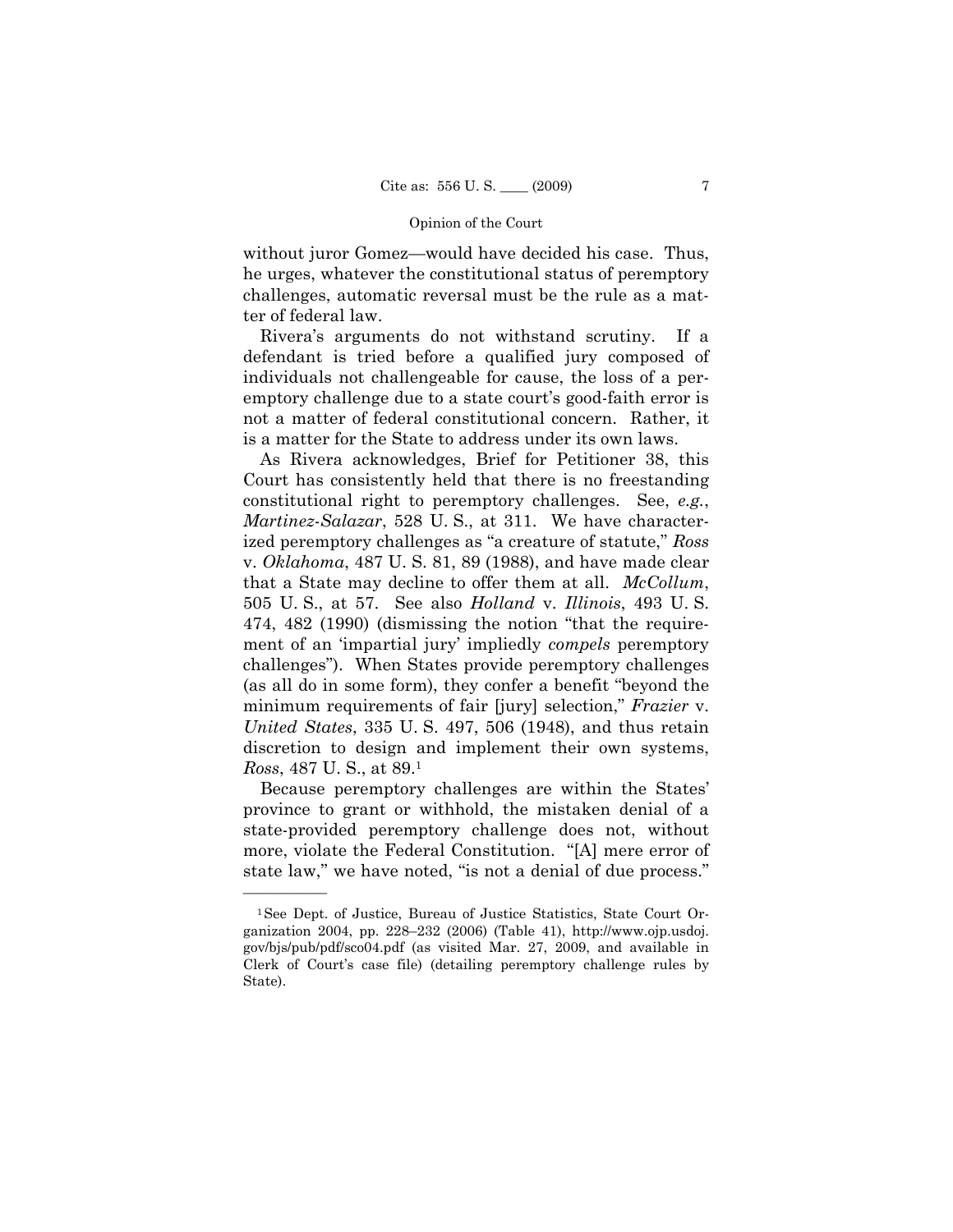#### Opinion of the Court

*Engle* v. *Isaac*, 456 U. S. 107, 121, n. 21 (1982) (internal quotation marks omitted). See also *Estelle* v. *McGuire*, 502 U. S. 62, 67, 72–73 (1991). The Due Process Clause, our decisions instruct, safeguards not the meticulous observance of state procedural prescriptions, but "the fundamental elements of fairness in a criminal trial." *Spencer* v. *Texas*, 385 U. S. 554, 563–564 (1967).

The trial judge's refusal to excuse juror Gomez did not deprive Rivera of his constitutional right to a fair trial before an impartial jury. Our decision in *Ross* is instructive. Ross, a criminal defendant in Oklahoma, used a peremptory challenge to rectify the trial court's erroneous denial of a for-cause challenge, leaving him with one fewer peremptory challenge to use at his discretion. The trial court's error, we acknowledged, "may have resulted in a jury panel different from that which would otherwise have decided [Ross's] case." 487 U. S., at 87. But because no member of the jury as finally composed was removable for cause, we found no violation of Ross's Sixth Amendment right to an impartial jury or his Fourteenth Amendment right to due process. *Id*., at 86–91.

We encountered a similar situation in *Martinez-Salazar*  and reached the same conclusion. Martinez-Salazar, who was tried in federal court, was entitled to exercise peremptory challenges pursuant to Federal Rule of Criminal Procedure 24(b). His decision to use one of his peremptory challenges to cure the trial court's erroneous denial of a for-cause challenge, we held, did not impair his rights under that Rule. "[A] principal reason for peremptories," we explained, is "to help secure the constitutional guarantee of trial by an impartial jury." 528 U. S., at 316. Having "received precisely what federal law provided," and having been tried "by a jury on which no biased juror sat," Martinez-Salazar could not "tenably assert any violation of his . . . right to due process." *Id*., at 307, 317.

Rivera's efforts to distinguish *Ross* and *Martinez-*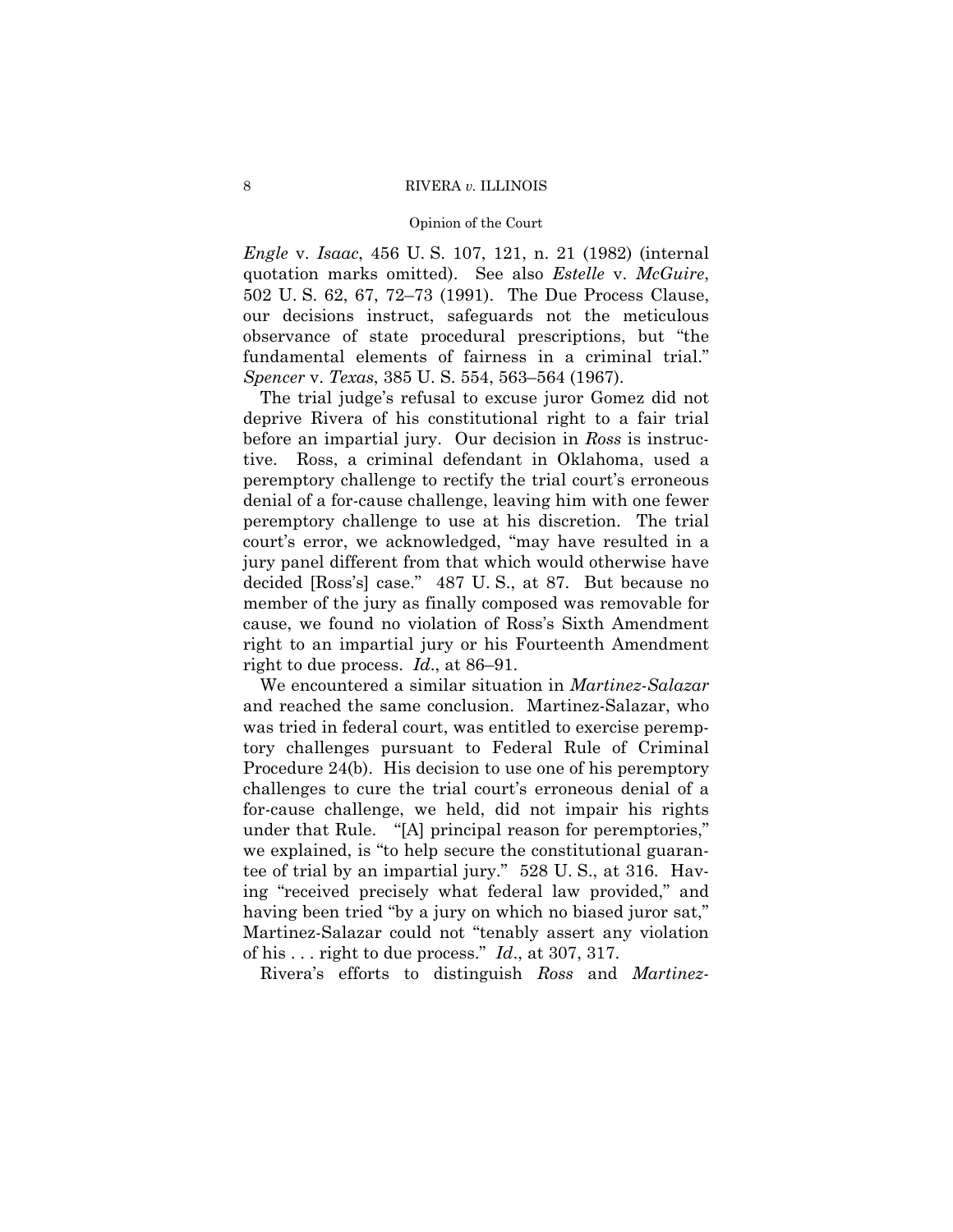*Salazar* are unavailing. First, Rivera observes, the defendants in *Ross* and *Martinez-Salazar* did not challenge any of the jurors who were in fact seated. In contrast, Rivera attempted to exercise a peremptory challenge against a specific person—Gomez—whom he perceived to be unfavorable to his cause. But, as Rivera recognizes, neither Gomez nor any other member of his jury was removable for cause. See Tr. of Oral Arg. 9. Thus, like the juries in *Ross* and *Martinez-Salazar*, Rivera's jury was impartial for Sixth Amendment purposes. Rivera suggests that due process concerns persist because Gomez knew he did not want her on the panel. Gomez, however, was not privy to the *in camera* discussions concerning Rivera's attempt to exercise a peremptory strike against her. See, *supra*, at 3. We reject the notion that a juror is constitutionally disqualified whenever she is aware that a party has challenged her. Were the rule otherwise, a party could circumvent *Batson* by insisting in open court that a trial court dismiss a juror even though the party's peremptory challenge was discriminatory. Or a party could obtain a juror's dismissal simply by making in her presence a baseless for-cause challenge. Due process does not require such counterintuitive results.

Second, it is not constitutionally significant that the seating of Gomez over Rivera's peremptory challenge was at odds with state law. The defendants in *Ross* and *Martinez-Salazar*, Rivera emphasizes, were not denied their peremptory-challenge rights under applicable law—state law in *Ross* and the Federal Rules of Criminal Procedure in *Martinez-Salazar*. But as we have already explained, *supra*, at 7–8, errors of state law do not automatically become violations of due process. As in *Ross* and *Martinez-Salazar*, there is no suggestion here that the trial judge repeatedly or deliberately misapplied the law or acted in an arbitrary or irrational manner. *Martinez-Salazar*, 528 U. S., at 316; *Ross*, 487 U. S., at 91, n. 5.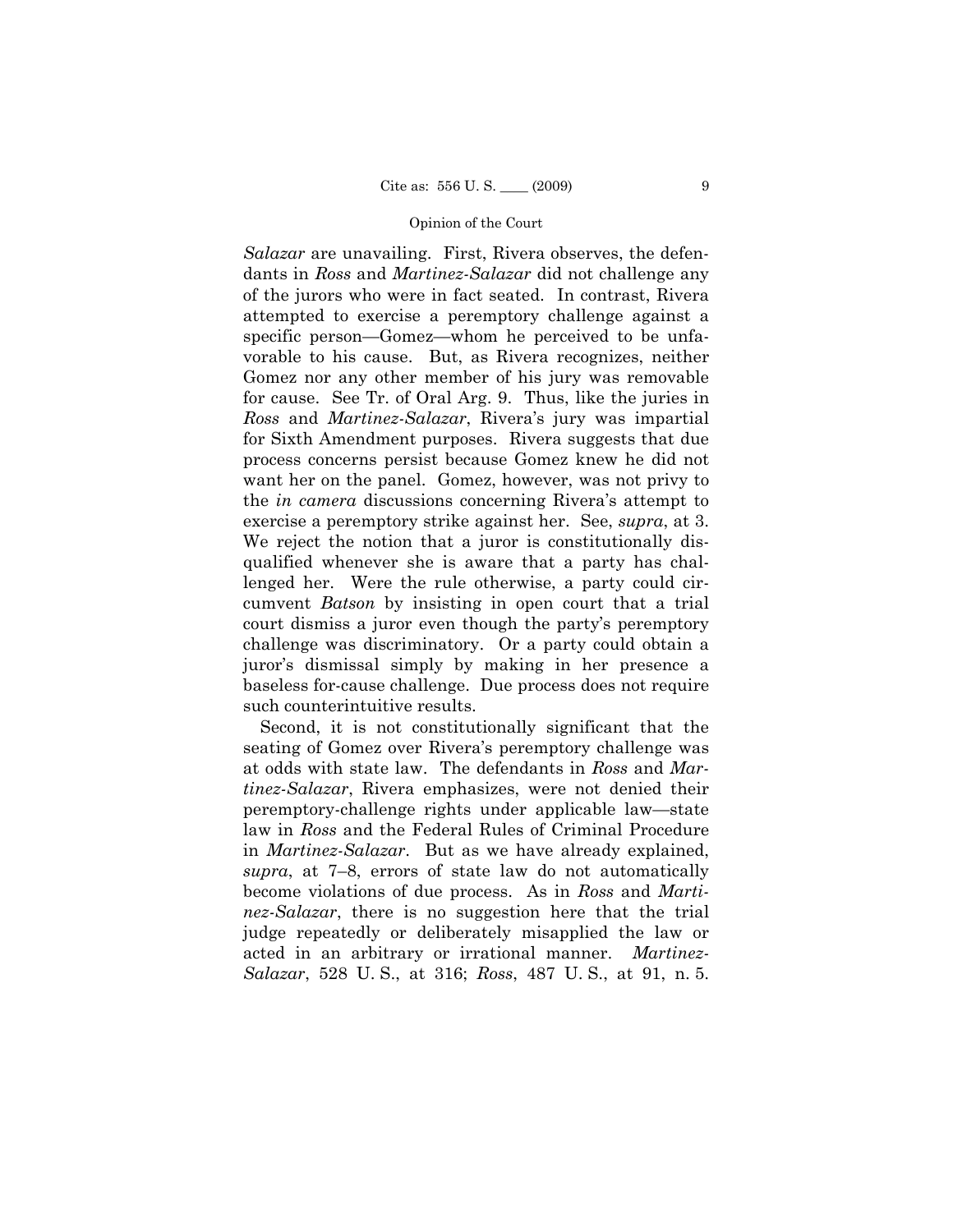#### Opinion of the Court

Rather, the trial judge's conduct reflected a good-faith, if arguably overzealous, effort to enforce the antidiscrimination requirements of our *Batson*-related precedents. To hold that a one-time, good-faith misapplication of *Batson*  violates due process would likely discourage trial courts and prosecutors from policing a criminal defendant's discriminatory use of peremptory challenges. The Fourteenth Amendment does not compel such a tradeoff.

Rivera insists that, even without a constitutional violation, the deprivation of a state-provided peremptory challenge requires reversal as a matter of federal law. We disagree. Rivera relies in part on *Swain*, 380 U. S. 202, which suggested that "[t]he denial or impairment of the right [to exercise peremptory challenges] is reversible error without a showing of prejudice." *Id*., at 219. We disavowed this statement in *Martinez-Salazar*, observing, albeit in dicta, "that the oft-quoted language in *Swain* was not only unnecessary to the decision in that case . . . but was founded on a series of our early cases decided long before the adoption of harmless-error review." 528 U. S., at 317, n. 4. As our recent decisions make clear, we typically designate an error as "structural," therefore "requir[ing] automatic reversal," only when "the error 'necessarily render[s] a criminal trial fundamentally unfair or an unreliable vehicle for determining guilt or innocence.'" *Recuenco*, 548 U. S., at 218–219 (quoting *Neder*, 527 U. S., at 9). The mistaken denial of a state-provided peremptory challenge does not, at least in the circumstances we confront here, constitute an error of that character.

The automatic reversal precedents Rivera cites are inapposite. One set of cases involves *constitutional* errors concerning the qualification of the jury or judge. In *Batson*, for example, we held that the unlawful exclusion of jurors based on race requires reversal because it "violates a defendant's right to equal protection," "unconstitutionally discriminate[s] against the excluded juror," and "un-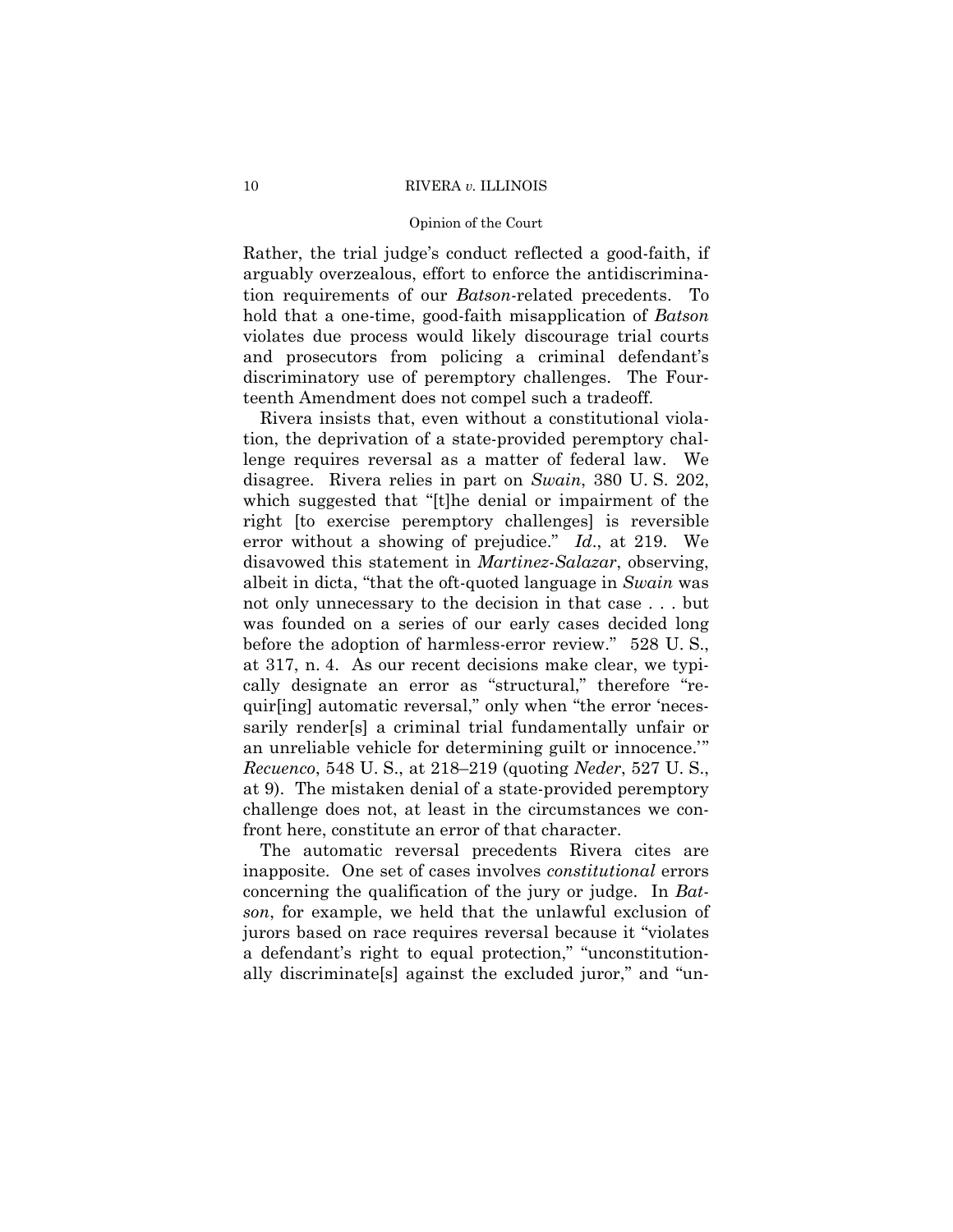dermine[s] public confidence in the fairness of our system of justice." 476 U. S., at 86, 87. Similarly, dismissal of a juror in violation of *Witherspoon* v. *Illinois*, 391 U. S. 510  $(1968)$ ,<sup>2</sup> we have held, is constitutional error that requires vacation of a death sentence. See *Gray* v. *Mississippi*, 481 U. S. 648 (1987). See also *Gomez* v. *United States*, 490 U. S. 858, 876 (1989) ("Among those basic fair trial rights that can never be treated as harmless is a defendant's right to an impartial adjudicator, be it judge or jury." (internal quotation marks omitted)).

A second set of cases involves circumstances in which federal judges or tribunals lacked statutory authority to adjudicate the controversy. We have held the resulting judgment in such cases invalid as a matter of federal law. See*, e.g.*, *Nguyen* v. *United States*, 539 U. S. 69 (2003); *Wingo* v. *Wedding*, 418 U. S. 461 (1974). Nothing in these decisions suggests that federal law renders state-court judgments void whenever there is a state-law defect in a tribunal's composition. Absent a federal constitutional violation, States retain the prerogative to decide whether such errors deprive a tribunal of its lawful authority and thus require automatic reversal. States are free to decide, as a matter of state law, that a trial court's mistaken denial of a peremptory challenge is reversible error *per se*. Or they may conclude, as the Supreme Court of Illinois implicitly did here, that the improper seating of a competent and unbiased juror does not convert the jury into an ultra vires tribunal; therefore the error could rank as harmless under state law.

In sum, Rivera received precisely what due process required: a fair trial before an impartial and properly

——————

<sup>2</sup>Under *Witherspoon* v. *Illinois*, 391 U. S. 510 (1968), "a sentence of death cannot be carried out if the jury that imposed or recommended it was chosen by excluding veniremen for cause simply because they voiced general objections to the death penalty or expressed conscientious or religious scruples against its infliction." *Id.,* at 522.